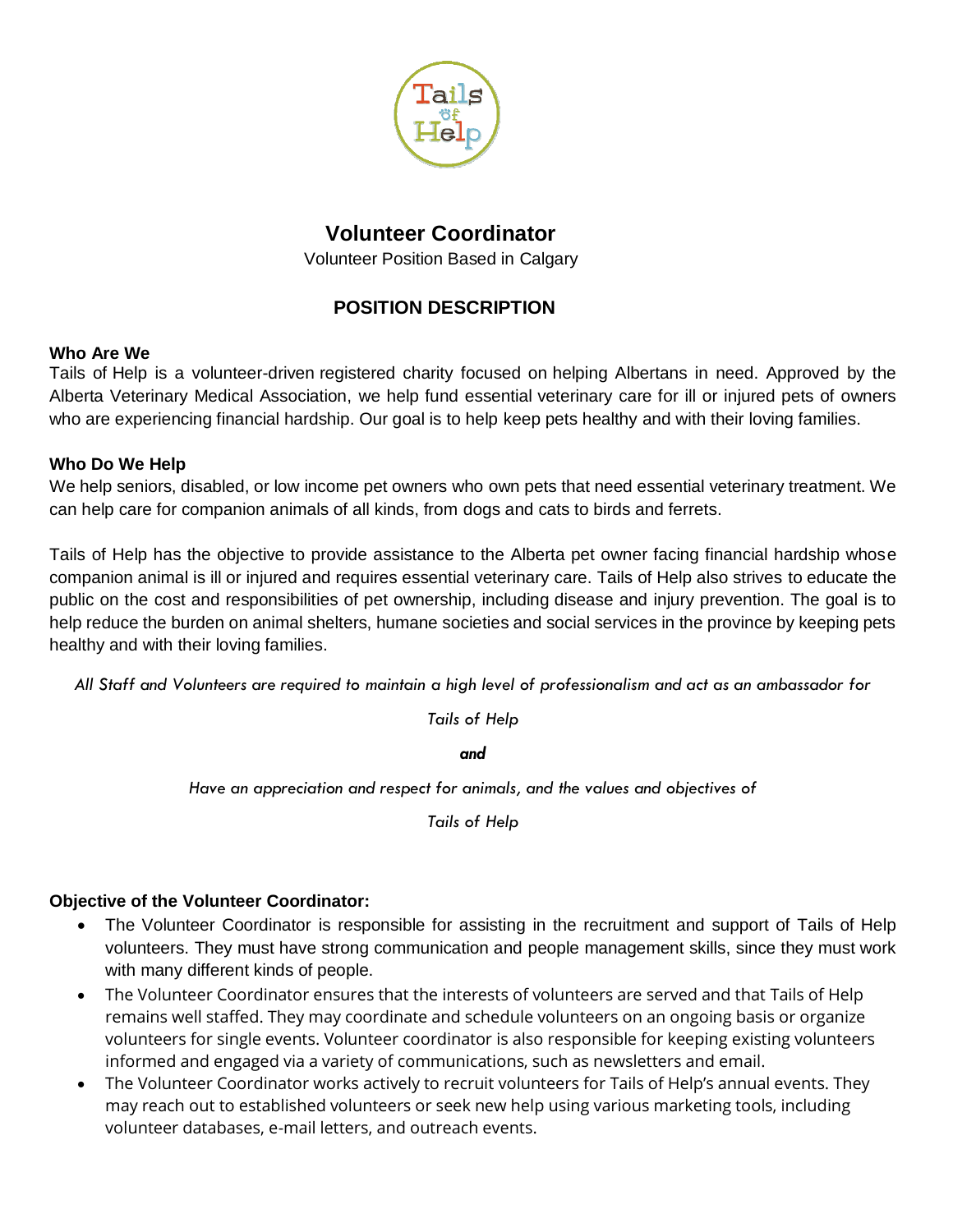- Individuals interested in the volunteer coordination role must be detail-oriented, organized, outgoing and communicate effectively with a variety of people.
- Coordinators must match interested volunteers with an opportunity that suits their skill set and serves the organization. Volunteer coordinators are to ensure that individual volunteers feel comfortable with their placements and fully understand their responsibilities. The Coordinator may conduct interviews to determine the roles that volunteers will take.
- The Volunteer Coordinator may work with groups and individuals. Whether they are working with a single volunteer or a group, the Volunteer Coordinator must ensure that all volunteers receive proper induction/orientation training. They may lead and conduct informational sessions prior to volunteer events.
- The Volunteer Coordinator must also maintain communication with existing volunteers. The Volunteer Coordinators may hold events to thank volunteers or send individual correspondences. Informative emails and newsletters are often sent to volunteers to keep them abreast of happenings within the organization and informed of additional opportunities to participate.

### **Duties, Responsibilities & Skills:**

- Assists in the development and growth of the Volunteer Program; coordinates volunteer recruitment, engagement and orientation training. Responsible for ensuring Tails of Help events have sufficient volunteers for annual events, resulting in positive public exposure and charitable support.
- Project Management, organizational and prioritizing skills; problem solving skills; and attention to detail is imperative.
- The ability to work independently, and possess excellent communication, interpersonal and people management skills.
- Experience in volunteer management/support and events planning and coordination would be beneficial.
- Demonstrated high energy level and flexibility.
- Must be a self-motivated team player and have the ability to work with a diverse group of individuals (ranging from the ED, Board Members, other volunteers, public, Calgary City officials and corporate leaders)

#### **Time Requirements:**

• This is a volunteer position so hours are flexible but the incumbent must be available to meet the demands and requirement of the role. Ideally the incumbent would be based in Calgary.

#### **Orientation & Training:**

- Information/orientation session includes Tails of Help information, purpose and mandate of the organization.
- Support from the organization, Executive Director and committee(s).
- Monthly meetings or teleconference calls will be required with the Executive Director and may also include committee meetings.

#### **Benefits:**

- Assist Tails of Help to achieve our objectives keeping pets healthy and with their loving families.
- An opportunity to work in volunteer management for a growing charitable organization.
- An opportunity to be responsible for managing and coordinating volunteers for public events.
- An opportunity to work with and interact with peers, volunteers, public and pet owners.
- Reference letter